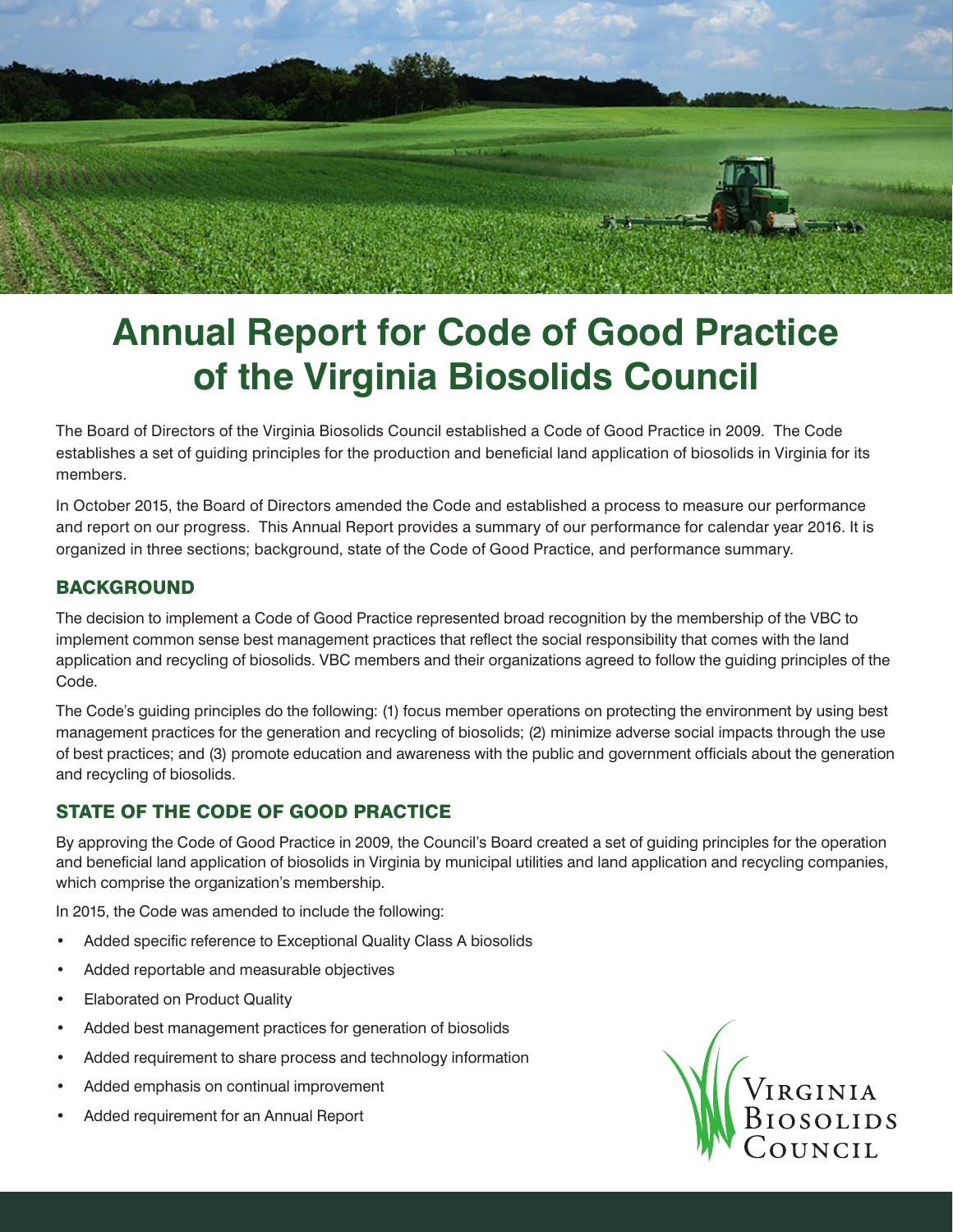

During the Council's Annual Meeting in November 2016, the goal and vision of the Code of Good Practice was communicated to representatives of the Virginia Department of Environmental Quality (DEQ). The following information regarding the importance of the Code to its membership was conveyed:

- The goal and vision is to have complete compliance by all VBC companies or organizations involved in management of biosolids.
- The Code establishes a commitment to common sense application and the social responsibility that comes with the generation and land application and reuse of biosolids.
- The Code provides guidance to "do the right thing" at all times.

In response, the DEQ representatives confirmed the Code is viewed by the regulators as a tool the members of the Council can use to address matters that are not covered within the state's biosolids regulations, like choosing preferred transportation routes to minimize impacts on the community in situations where a specific health or environmental impact is absent.

In March 2016, Harrison Moody, President of the Virginia Biosolids Council, authored a column on the Code and recent amendments. Titled, "VBC members revise and update Code of Good Practice," the article stated the importance of the Code of Good Practice to its membership and provided a review of its progress. Mr. Moody wrote, "As the VBC's President, the aspirations the organization committed to in our revised Code are important. It remains the foundation for continuing dialogue among members. How we operate, and how we perform at the plant and in the farms and forests of Virginia are important. We have learned, and look to this day, to our Code of Good Practice to provide additional and essential focus."

The column was featured on the Council's website and e-newsletter, which is distributed to state and local officials, and biosolids stakeholders throughout Virginia.

## EXECUTIVE PERFORMANCE SUMMARY

Today, the Virginia Biosolids Council remains focused on its core mission – to provide education and information on the recycling, beneficial use and generation of biosolids, and to provide support to its members on regulatory, legislative and public matters.

Under the direction of the Board of Directors, the Council made the strategic decision that a Code of Good Practice would transform and enhance the culture and accountability of biosolids generation and use in the Commonwealth of Virginia. In addition to regularly providing safety and health information, recycling and use information, the Council committed to evaluating annually the extent to which the Council's members has met the objectives provided in the Code of Good Practice. This section includes an account of the Council's achievements since the Code was initially implemented by the membership in 2009, and since it was amended in 2015.

The Virginia Biosolids Council uses as an indicator of compliance publicly available information maintained by the Department of Environmental Quality (DEQ).

- In 2016 biosolids was spread on approximately 43,000 acres of farm and forestland in Virginia (<1% of total farm and forestland in Virginia ). In calendar year 2016, the members of the Virginia Biosolids Council responsible for the land application of biosolids on farms and forests received 0 warning letters and were not in violation of any permits. There was 1 warning letter provided by DEQ to a nonmember of the Virginia Biosolids Council.
- In 2016, DEQ did not issue any regulatory correspondence regarding product quality (odor), associated with the transportation or staging of biosolids.
- In 2016, DEQ reported 41 complaints from the public specific to biosolids activities. These complaints can be characterized in the following manner: (a) odor; (b) signage; (c) general management. Since the initial approval of the Code of Good Practice in 2009, according to publicly available records, the number of complaints from the public during the land application of biosolids has decreased from 106 complaints (2009) to 41 (2016).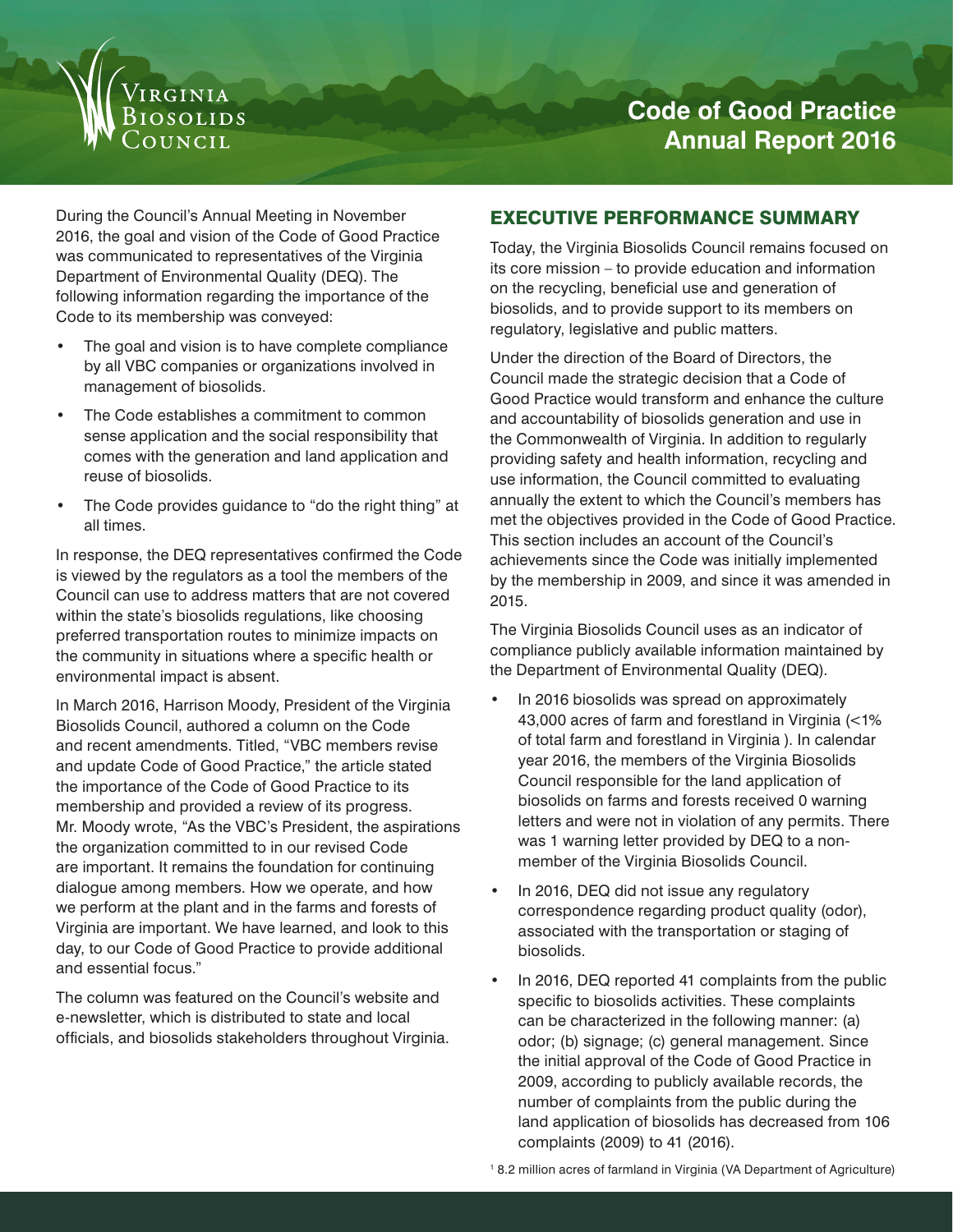

# **Code of Good Practice Annual Report 2016**

# **AG & FORESTRY APPLICATION IN VIRGINIA**





- In 2013, DEQ regulations were changed, requiring adjacent landowners of a proposed land application site to be notified. VBC members work with DEQ to address citizen concerns that originate either from a public meeting or during the draft public comment period.
- As an example of member support of the Code, in 2016 Houff's Feed & Fertilizer engaged neighbors who expressed concern. Houff's worked with select adjoining landowners to provide pre-application notice beyond the regulatory requirements, and offered schedule changes that met the concerns of citizens. By always working to achieve compromise, Houff's has been successful at building and maintaining positive relationships in the communities where it operates.
- Each year the Hampton Roads Sanitation District (HRSD) applies its Nutri-Green biosolids to more than 2,000 acres of farmland in two of the largest cities in Virginia – Chesapeake and Virginia Beach. HRSD constantly enforces its pre-treatment control regulations to make sure those regulated sources are compatible with its treatment processes and recycling objectives. During 2016, HRSD encouraged the proper disposal of unused medications through its "My Flush Counts" educational initiative, reducing the input of pharmaceuticals to its treatment process.
- During 2016, the Council's President organized six membership conference calls that included, but was not limited to, discussions on operational best practices and new or innovative technology and processes.
- In 2016, Council members were responsible for three spills. Members responded immediately with the implementation of incident and emergency response efforts, in coordination with state and local officials.

The Virginia Biosolids Council believes it has continued to steadily improve the quality of the biosolids generated by its members, and the performance of its land application and recycling activities, and is adhering to the guidance provided in the Code of Good Practice, adopted by the Board of Directors most recently on October 29, 2015. This is the first annual report card to be issued by the Virginia Biosolids Council since that approval.

Questions concerning this report can be addressed at info@virginiabiosolids.com.

Harrison A. Moody Recyc Systems, Inc. President, Virginia Biosolids Council